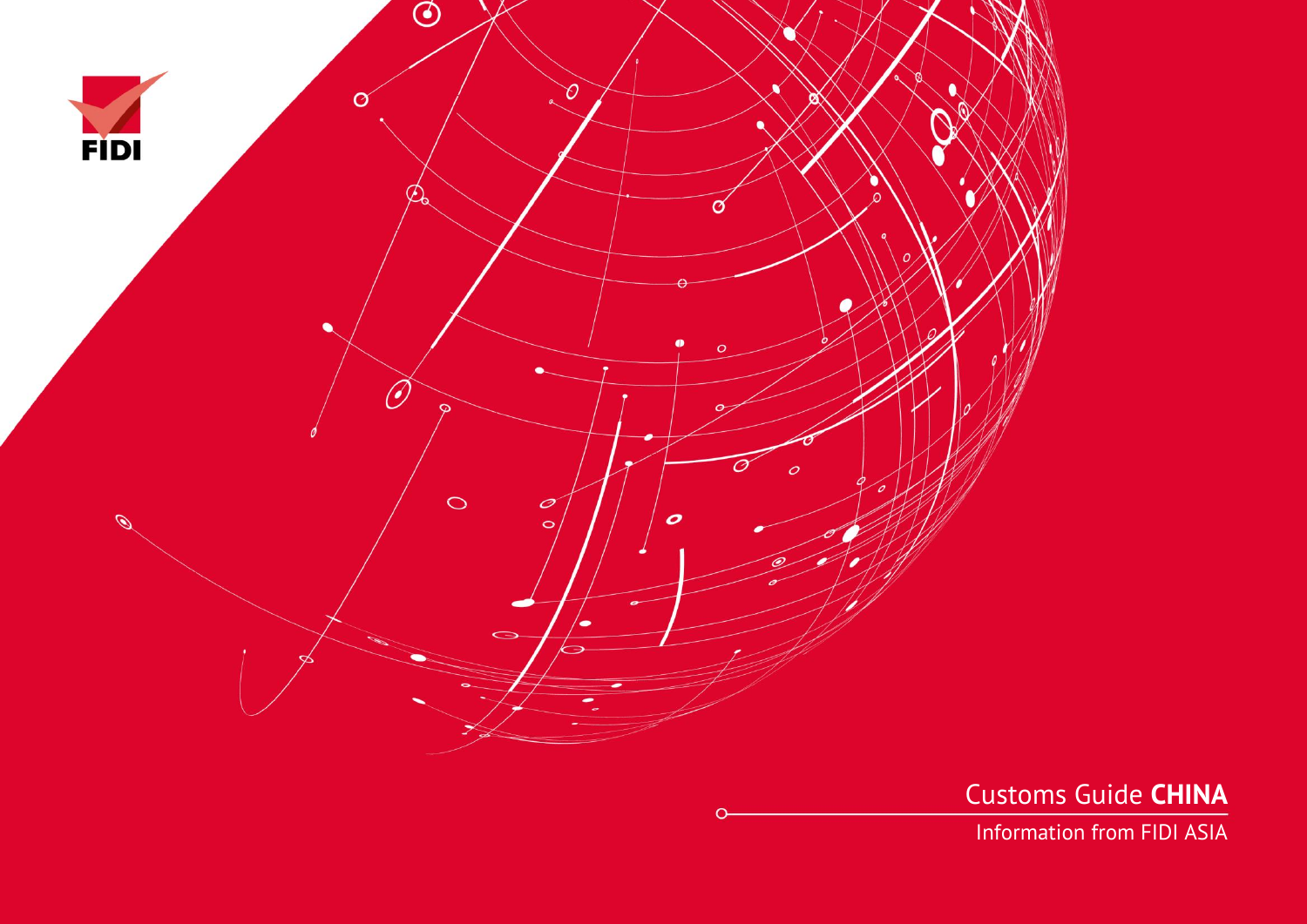## **Customs guide** CHINA

## **The global quality standard for international moving.**

The FAIM label is your global assurance for a smooth, safe and comprehensive relocation process.





| <b>GOODS</b>                    | <b>DOCUMENTS REQUIRED</b>                                                                                                                                                                                                                                                                                                                                                                                                                                                                                                                                                                                                                                                                                                                                                                   | <b>CUSTOMS PRESCRIPTIONS</b>                                                                                                                                                                                                                                                                                                                                                                                                                                                                                                                                                                                                                                                                                                              | <b>REMARKS</b>                                                                                                                                                                                                                                                                                                                                                                                                                                                                                                                                                                                                                                                                                                                                                                                                                                                                                                                                                                                                                                                                                                                                                                                          |
|---------------------------------|---------------------------------------------------------------------------------------------------------------------------------------------------------------------------------------------------------------------------------------------------------------------------------------------------------------------------------------------------------------------------------------------------------------------------------------------------------------------------------------------------------------------------------------------------------------------------------------------------------------------------------------------------------------------------------------------------------------------------------------------------------------------------------------------|-------------------------------------------------------------------------------------------------------------------------------------------------------------------------------------------------------------------------------------------------------------------------------------------------------------------------------------------------------------------------------------------------------------------------------------------------------------------------------------------------------------------------------------------------------------------------------------------------------------------------------------------------------------------------------------------------------------------------------------------|---------------------------------------------------------------------------------------------------------------------------------------------------------------------------------------------------------------------------------------------------------------------------------------------------------------------------------------------------------------------------------------------------------------------------------------------------------------------------------------------------------------------------------------------------------------------------------------------------------------------------------------------------------------------------------------------------------------------------------------------------------------------------------------------------------------------------------------------------------------------------------------------------------------------------------------------------------------------------------------------------------------------------------------------------------------------------------------------------------------------------------------------------------------------------------------------------------|
| <b>Foreign Passport Holders</b> | Import Permit ("Customs Sealed Letter") is<br>required for customs clearance.<br>Documents required for Import Permit are as<br>follows:<br>• Passport with Residence Permit (valid<br>period should be no less than 1 year).<br>• Alien Employment Permit (valid period<br>should be no less than 1 year).<br>Representative Card (required for foreign<br>representative office).<br>Application Form with client's signature<br>and company's chop.<br>• Inventory packing list and OBL/AWB for<br>all incoming shipments.<br>• 'Baggage Declaration Form' - Two copies<br>need to be completed identically and<br>handed to the Customs officials to get<br>stamped. The form returned to the<br>shipper should be forwarded to his<br>destination agent for clearance of his<br>goods. | Effective 1 January 1995, all electrical<br>appliances, furniture, lighting fixtures,<br>foodstuffs, bedding, wine/alcohol included<br>in shipments of household & personal<br>effects will be subject to import duty.<br>Any items containing pornographic and<br>subversive material will be confiscated and<br>a fine may be levied on the owner.<br>Asian/Chinese antiques must be indicated on<br>the inventory with a separate demand to<br>local Customs to register them for re-<br>export. There is no guarantee that such<br>items will be allowed out of the country.<br>Importation of Asian/Chinese antiques into<br>China is not recommended.<br>Fax machines, photocopy machines are NOT<br>ALLOWED in personal shipments. | For exit through the Green Channel, the card<br>will simply be collected. To obtain the<br>Baggage Declaration Form with customs<br>chop, exit should be through the Red<br>Channel<br>Application for Alien Employment Permit<br>and the Chinese Residency Permit are issued<br>within approx. 3-4 months after arrival to<br>China.<br>AFTER issuance of the Residency Permit, the<br>expatriate through the destination agent<br>applies for import permit of his/her personal<br>effects/household goods to the local<br>Customs Bureau.<br>ANYTHING listed and approved in the<br>application may be imported within the next<br>6 months only.<br>All shipments are subject to inspection by<br>local Customs.<br>All electrical items must be clearly indicated<br>on the inventory with its model, serial<br>number & size (if applicable).<br>• All video tapes/CD must be clearly indicated<br>on the inventory (exact quantity). Such items<br>may be subject to an estimated 2-3 weeks<br>inspection by Customs Bureau<br>This category applies to expatriates<br>employed by and working for foreign<br>representative office, joint venture, or<br>wholly owned company REGISTERED in the |

All rights reserved. This publication may not be reproduced in any form without the permission of the FIDI Global Alliance. The FIDI Global Alliance cannot take responsibility for the contents of this publication. It is recommended to verify this information with a FIDI Affiliate prior to shipping. This document is produced based on the information supplied at the mentioned date.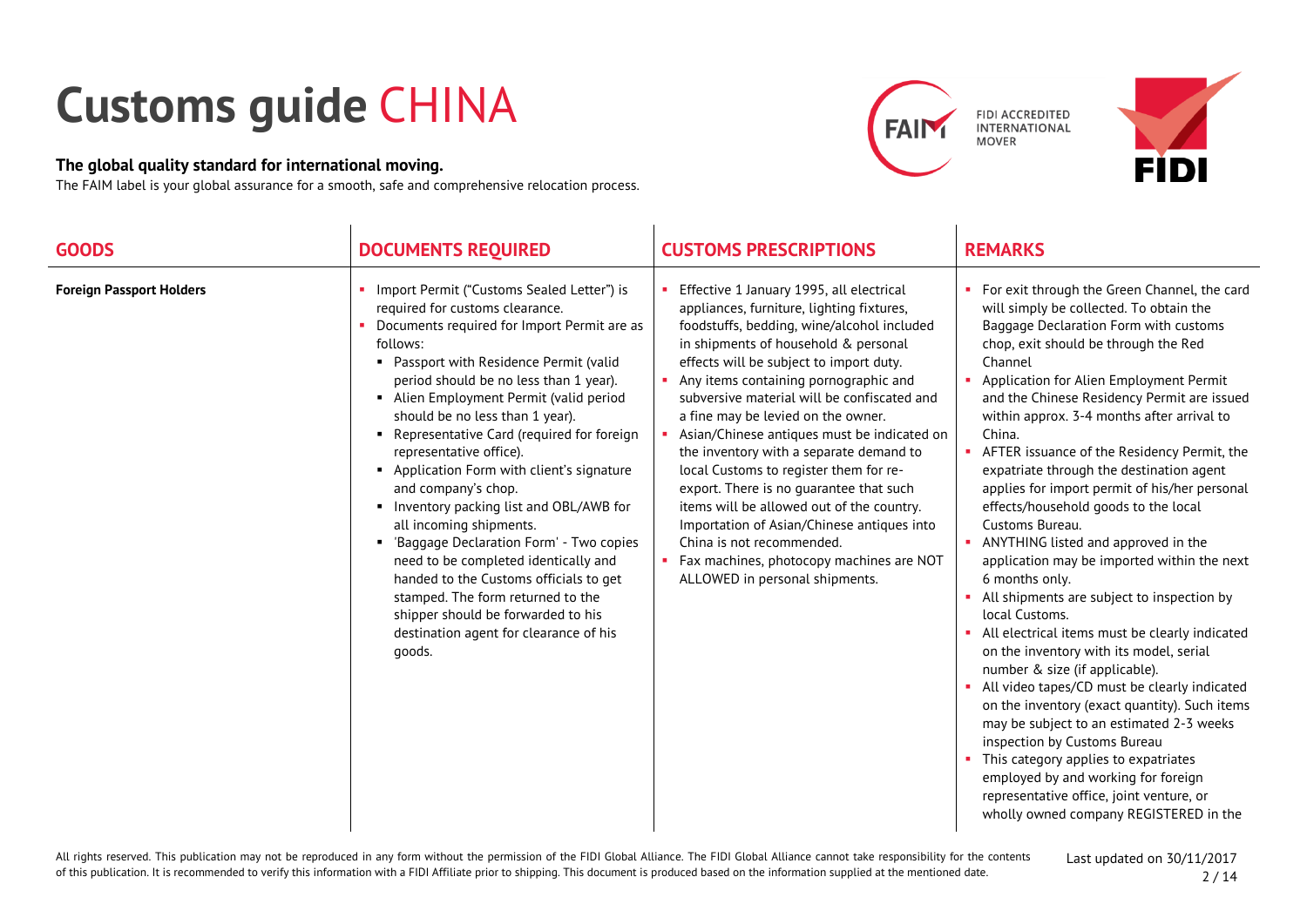| <b>GOODS</b>              | <b>DOCUMENTS REQUIRED</b>                                          | <b>CUSTOMS PRESCRIPTIONS</b>                                     | <b>REMARKS</b>                                                                                                                                                                                                                                                                                                                                                                                                                                                                                                                                                                                                                                                                                                                                                                                            |
|---------------------------|--------------------------------------------------------------------|------------------------------------------------------------------|-----------------------------------------------------------------------------------------------------------------------------------------------------------------------------------------------------------------------------------------------------------------------------------------------------------------------------------------------------------------------------------------------------------------------------------------------------------------------------------------------------------------------------------------------------------------------------------------------------------------------------------------------------------------------------------------------------------------------------------------------------------------------------------------------------------|
|                           |                                                                    |                                                                  | city where they will reside in China that will<br>be resident in China for at least 12 months.<br>• Note that customs officers are given broad<br>discretion, and actual procedures may vary<br>from city to city.<br>• Second shipment to China (whatever Air or<br>Sea shipment) even though a few years later<br>is 100% dutiable. Please contact your agent<br>for current advice.<br>• The 'Baggage Declaration Form' is required<br>by some cities only. For more details, please<br>check with your agents in the area.<br>General remark regarding Inbound Air<br>shipments:<br>• We discourage the inclusion of foodstuff,<br>wine/alcohol (strictly prohibited),<br>cosmetics, health products and toiletries.<br>Please do contact your destination agent<br>for specific and further details. |
| <b>Returning citizens</b> | • Original passport showing a stay of at least<br>one year abroad. | Original passport showing a stay of at least<br>one year abroad. | Effective August 1, 2015 Shanghai Customs<br>is again applying an existing rule for<br>returning Chinese citizens.<br>• Upon the arrival of a returning Chinese<br>national at the Shanghai airport, they will<br>be required to declare the value of their<br>accompanying flight luggage at the same<br>time as collecting the Baggage<br>Declaration Form.<br>It is therefore important to remind the<br>client of this when giving advice on<br>what will happen in Shanghai.<br>" The amount declared for the luggage<br>will be deducted from the shipper's<br>duty free allowance of RMB 5,000.00.<br>If the shipper declares more than RMB<br>5,000.00 for his luggage, it will be<br>subject to tax & duty and will be                                                                           |

All rights reserved. This publication may not be reproduced in any form without the permission of the FIDI Global Alliance. The FIDI Global Alliance cannot take responsibility for the contents of this publication. It is recommended to verify this information with a FIDI Affiliate prior to shipping. This document is produced based on the information supplied at the mentioned date.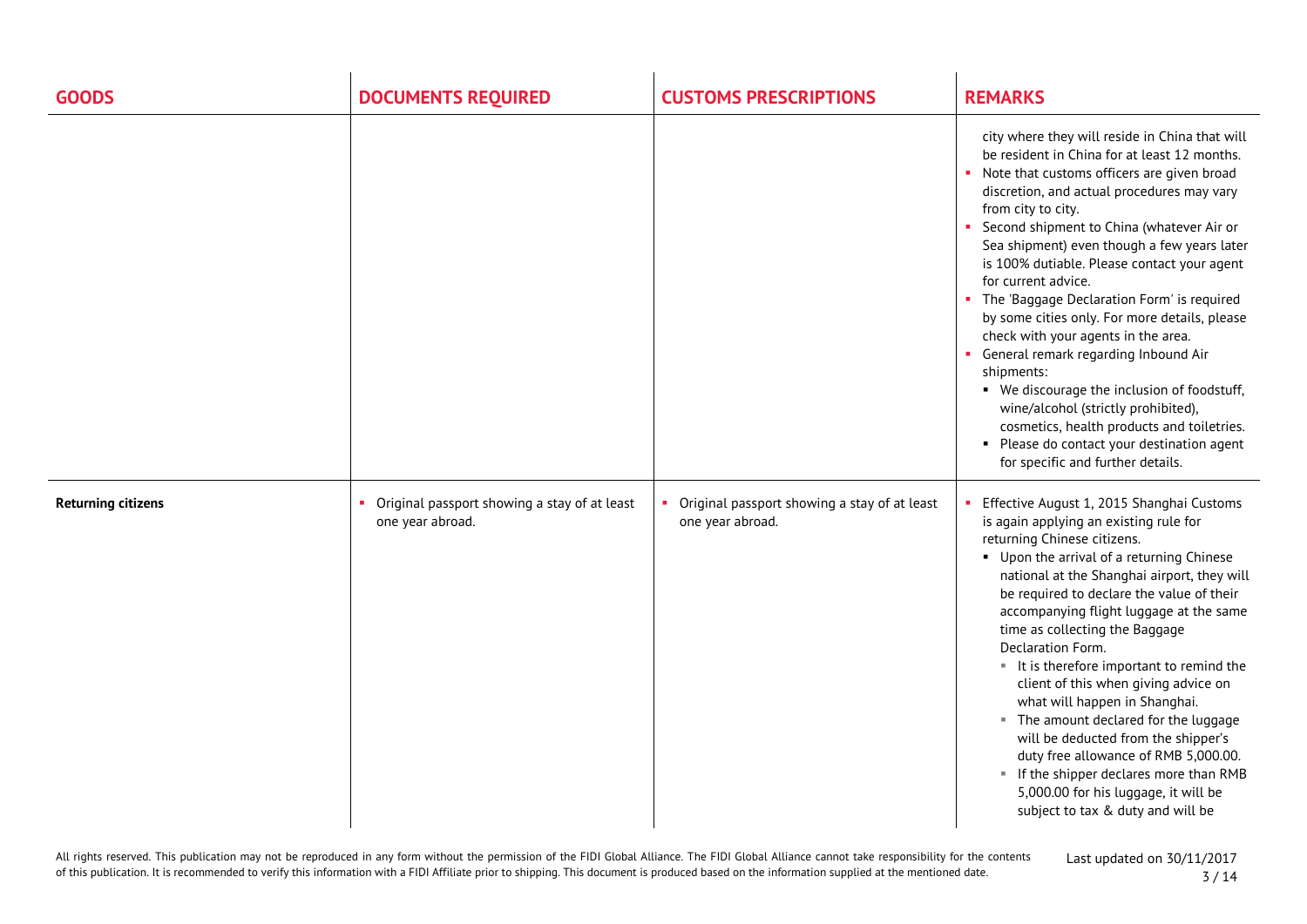| <b>GOODS</b>                               | <b>DOCUMENTS REQUIRED</b>                                                                                                                                                                                                                                                                                                                                                                                                                                              | <b>CUSTOMS PRESCRIPTIONS</b>                                                                                                                                                                                                                                                                                                                                                                                                                                               | <b>REMARKS</b>                                                                                                                                                                                                                                        |
|--------------------------------------------|------------------------------------------------------------------------------------------------------------------------------------------------------------------------------------------------------------------------------------------------------------------------------------------------------------------------------------------------------------------------------------------------------------------------------------------------------------------------|----------------------------------------------------------------------------------------------------------------------------------------------------------------------------------------------------------------------------------------------------------------------------------------------------------------------------------------------------------------------------------------------------------------------------------------------------------------------------|-------------------------------------------------------------------------------------------------------------------------------------------------------------------------------------------------------------------------------------------------------|
|                                            |                                                                                                                                                                                                                                                                                                                                                                                                                                                                        |                                                                                                                                                                                                                                                                                                                                                                                                                                                                            | required to be paid at the time of entry<br>at the airport.<br>• During the clearance of the household<br>goods shipment, the duty free amount<br>(e.g. RMB 5,000.00 minus declared<br>luggage) will be assessed for tax and<br>duty.                 |
| Removal goods - Employees from News Agency | • Import Permit is required for customs<br>clearance.<br>Documents required for Import Permit is as<br>follows:<br>• Passport with Residence Permit.<br>• Journalist Card.<br>• News Agency Certificate.<br>• Customs Registration Book.<br>• Customs Application Form with client's<br>signature and News Agency chop<br>Inventory packing list and OBL/AWB for<br>all incoming shipments<br>• Original delivery order for sea and copy<br>of arrival notice for air. | • Customs regulation is the same as for<br>foreign enterprise expatriate.                                                                                                                                                                                                                                                                                                                                                                                                  |                                                                                                                                                                                                                                                       |
| Removal goods - Diplomatic Personnel       | • Import Permit is required for customs<br>clearance and has to be applied by the<br>Embassy.<br>Documents required for Import Permit is as<br>follows:<br>• Diplomatic Card<br>• Passport<br>• Original AW B/or OBL with embassy's<br>chop<br>• Shipment arrival notice from local<br>shipping agent (both for sea and air<br>shipment)<br>• Inventory packing list with embassy's<br>chop<br>• Application form with authorized                                      | • Normally no customs inspection on<br>diplomatic shipment.<br>No duty on diplomatic shipment.<br>Quarantine inspections are more common<br>depending on content of the shipment.<br>Vehicles for diplomats will undergo<br>quarantine check.<br>Diplomats are restricted to one motor<br>vehicle per diplomatic card.<br>Diplomats may import alcohol duty free and<br>should consult with their diplomatic mission<br>beforehand for any restrictions that may<br>apply. | • Note that though customs inspection almost<br>never happens, they actually can. Customs<br>has to be authorized by the Ministry of<br>Foreign Affairs that needs to have notified<br>the concerned diplomatic mission and<br>gotten their approval. |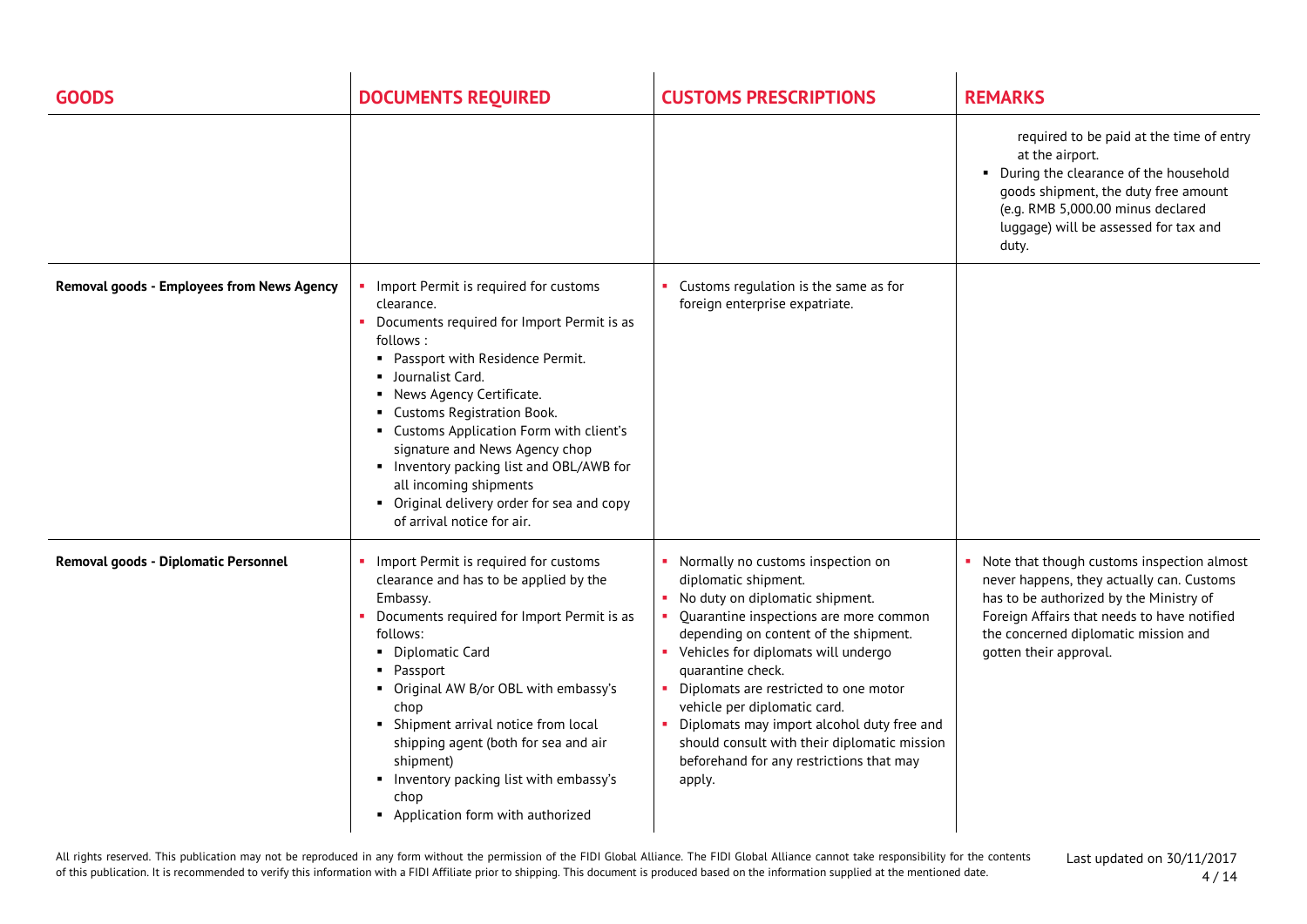| <b>GOODS</b> | <b>DOCUMENTS REQUIRED</b>                     | <b>CUSTOMS PRESCRIPTIONS</b> | <b>REMARKS</b>                                                                                                                                                                                                                                                                                                                                                                                                                                                                                                                                                                                                                                                                                                                                                                                                                                                                                                                                                                                                                                                                                                                                                                                                                                                                                                                                                                             |
|--------------|-----------------------------------------------|------------------------------|--------------------------------------------------------------------------------------------------------------------------------------------------------------------------------------------------------------------------------------------------------------------------------------------------------------------------------------------------------------------------------------------------------------------------------------------------------------------------------------------------------------------------------------------------------------------------------------------------------------------------------------------------------------------------------------------------------------------------------------------------------------------------------------------------------------------------------------------------------------------------------------------------------------------------------------------------------------------------------------------------------------------------------------------------------------------------------------------------------------------------------------------------------------------------------------------------------------------------------------------------------------------------------------------------------------------------------------------------------------------------------------------|
|              | signature from Embassy and embassy's<br>chop. |                              |                                                                                                                                                                                                                                                                                                                                                                                                                                                                                                                                                                                                                                                                                                                                                                                                                                                                                                                                                                                                                                                                                                                                                                                                                                                                                                                                                                                            |
| <b>Visas</b> |                                               |                              | • It is recommended to ask shippers to opt for<br>multi-years visa.<br>Applicable in Shanghai as from 22 July 2016:<br>• Shanghai Foreign Investment Commercial<br>Bureau (SFICB) requires pre-assessment<br>of the Chinese Visa Invitation Letter<br>application documents before issuance of<br>official Invitation Letter for foreign<br>applicants.<br>• This Invitation Letter is for purposes of<br>the entry Z-visa, M-visa and F-visa<br>application at the Chinese Embassies /<br>Consulates abroad.<br>• Total processing time for the Chinese Visa<br>Invitation Letter: 5 working days.<br>• China continues to have restrictions on<br>issuing Multiple Journey/Entry Visas to all<br>foreigners.<br>• The maximum duration of stay for<br>business visa holders and for tourist visa<br>holders will be determined by the<br>Chinese consulate overseas as to whether<br>the visa will be issued for 30, 60 or 90<br>days respectively.<br>• Starting Nov 1, 2016, Shanghai and a few<br>other places spearheaded a pilot program<br>(point-based system) to roll out the unified<br>work permit.<br>• This has been rolled out nationwide on<br>April 1, 2017 and means there are no<br>longer people classified as expert. Even<br>these will have a work permit and it will<br>streamline both immigration and<br>customs.<br>• The main goal of this reform is to ensure |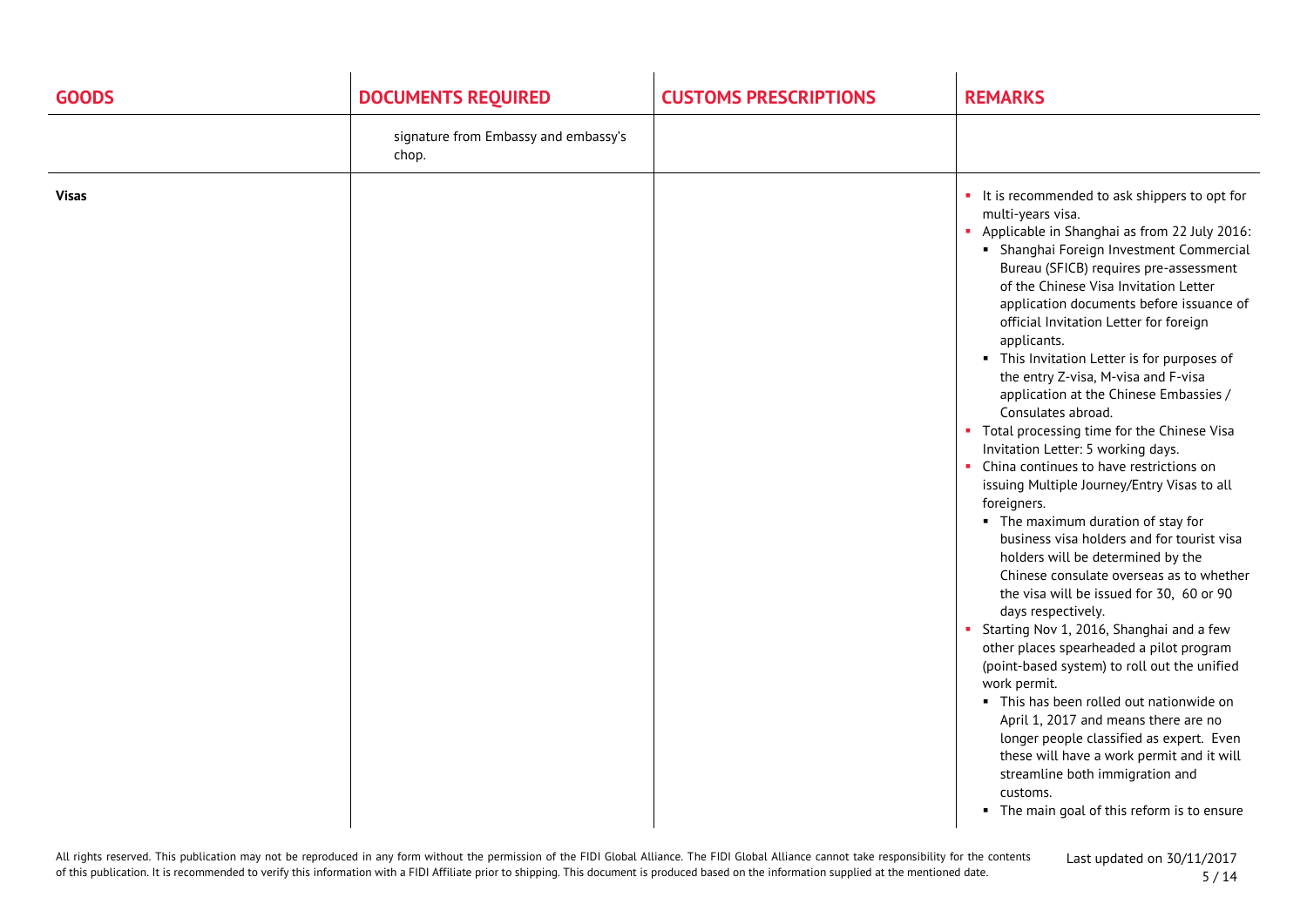| <b>GOODS</b>  | <b>DOCUMENTS REQUIRED</b>                                                                                                                                                                                                                                                                | <b>CUSTOMS PRESCRIPTIONS</b>                                                                                                                                                                                                                                                                                                                                                                                                                           | <b>REMARKS</b>                                                                                                                                                                                                                                                                                                                                                                                                                                                                                                                                                                                                                                                                                                                                                                                                                                                      |
|---------------|------------------------------------------------------------------------------------------------------------------------------------------------------------------------------------------------------------------------------------------------------------------------------------------|--------------------------------------------------------------------------------------------------------------------------------------------------------------------------------------------------------------------------------------------------------------------------------------------------------------------------------------------------------------------------------------------------------------------------------------------------------|---------------------------------------------------------------------------------------------------------------------------------------------------------------------------------------------------------------------------------------------------------------------------------------------------------------------------------------------------------------------------------------------------------------------------------------------------------------------------------------------------------------------------------------------------------------------------------------------------------------------------------------------------------------------------------------------------------------------------------------------------------------------------------------------------------------------------------------------------------------------|
|               |                                                                                                                                                                                                                                                                                          |                                                                                                                                                                                                                                                                                                                                                                                                                                                        | that all provinces handle immigration<br>cases in a similar manner and that for<br>those qualified applicants, the process be<br>standardized and streamlined.<br>For Guangzhou: invitation Letter" should<br>٠<br>be applied at The Bureau of Foreign<br>Trading and Economic Corporation of<br>Guangzhou Municipality, if the inviting<br>company is a Municipal enterprise;<br>'Invitation Letter' should be applied at<br>Department of Foreign Trade and<br>Economic Corporation of Guangdong<br>Province, if the inviting company is a<br>Provincial enterprise.<br>• There should be little impact to the<br>overall application and immigration<br>process however there is expected to be<br>an additional application processing fee<br>of approximately RMB 1,000 for the later.<br>• Other cities in Guangdong Province do<br>not have such regulation. |
| <b>Books</b>  | Documentation to support the appeal to<br>customs:<br>• Original Passport with entry exit stamps<br>indicating at least one year residence<br>overseas.<br>• Original completed Baggage Declaration<br>Form and stamped by customs upon entry<br>(This is a MUST for returning Chinese). | For Returning Chinese:<br>Anything over 10 books will be dutiable,<br>and an explanation letter is required.<br>• The explanation letter needs to be as<br>detailed as possible, stating where the<br>books where purchased (China or abroad),<br>how many books, what titles and the<br>value of the books. If books are related to<br>work / study. Novels and entertaining<br>literature would cause problems.<br>Should not be more than 50 books. | In some cities, there is quantity limitation on<br>the books importation to China for Foreign<br>Passport holders as well, please check with<br>your destination agent for further<br>information.                                                                                                                                                                                                                                                                                                                                                                                                                                                                                                                                                                                                                                                                  |
| <b>CD-DVD</b> | Business License (Copy with Company Chop).<br>Employment Letter from the company<br>Explanation Letter needs to be handwritten<br>in Chinese by the shipper.                                                                                                                             | For Returning Chinese:<br>Anything over 20 pcs will be dutiable.<br>" Explanation letter has to be issued,<br>stating on where the discs were                                                                                                                                                                                                                                                                                                          | In some cities, there is quantity limitation on<br>the CD/DVDs importation to China for<br>Foreign Passport Holder as well.<br>• Please check with your destination agent for                                                                                                                                                                                                                                                                                                                                                                                                                                                                                                                                                                                                                                                                                       |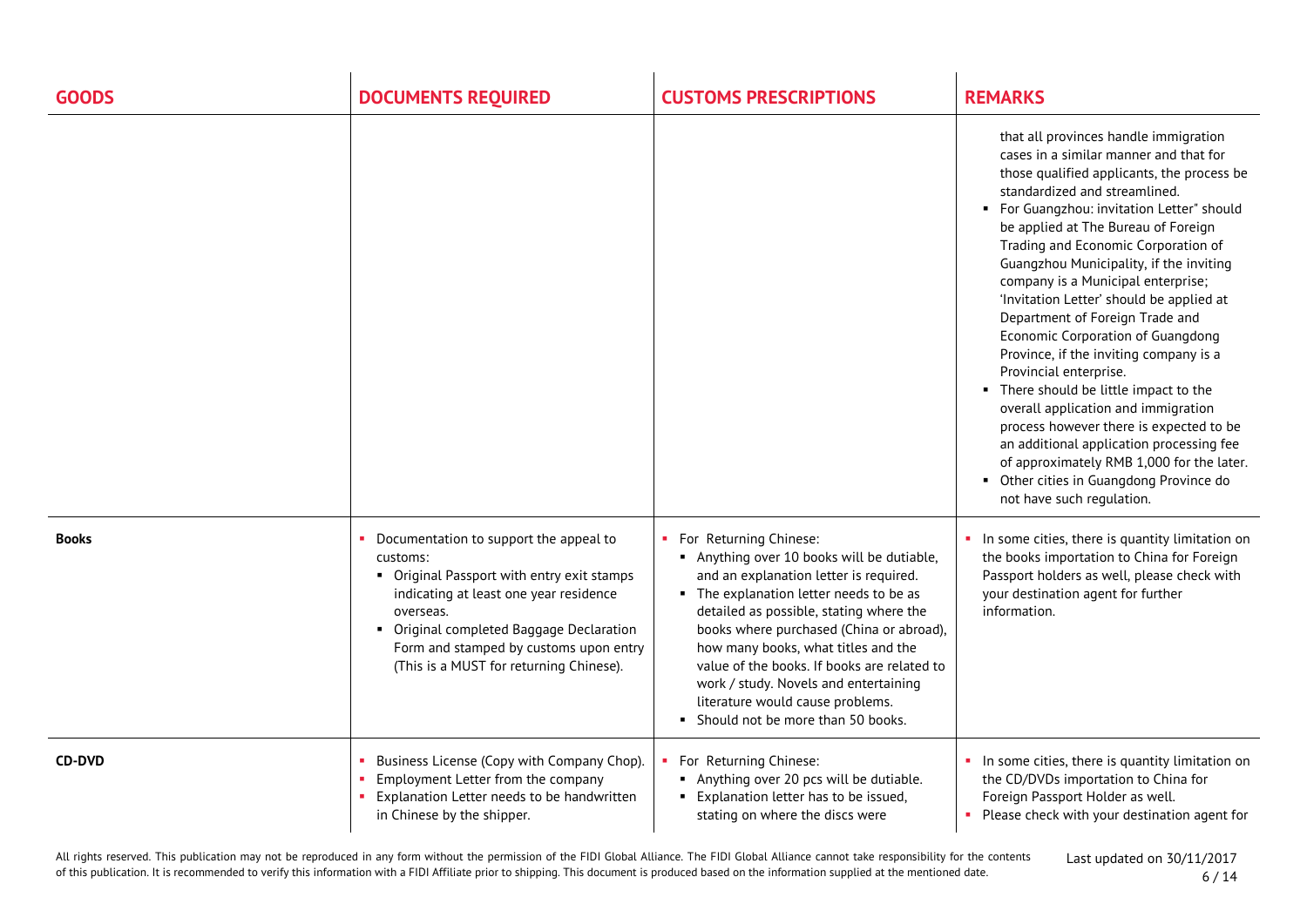| <b>GOODS</b>              | <b>DOCUMENTS REQUIRED</b>                                                                                                                                                                                                                                                                                                                                                                  | <b>CUSTOMS PRESCRIPTIONS</b>                                                                                                                                                                                                                                                                                                                                                                    | <b>REMARKS</b>                                                                                                                                                                               |
|---------------------------|--------------------------------------------------------------------------------------------------------------------------------------------------------------------------------------------------------------------------------------------------------------------------------------------------------------------------------------------------------------------------------------------|-------------------------------------------------------------------------------------------------------------------------------------------------------------------------------------------------------------------------------------------------------------------------------------------------------------------------------------------------------------------------------------------------|----------------------------------------------------------------------------------------------------------------------------------------------------------------------------------------------|
|                           |                                                                                                                                                                                                                                                                                                                                                                                            | purchased and what titles.<br>• Should not be more than 100 pcs.                                                                                                                                                                                                                                                                                                                                | further information.                                                                                                                                                                         |
| <b>Furniture</b>          |                                                                                                                                                                                                                                                                                                                                                                                            | Ban on import on furniture for returning<br>Chinese.                                                                                                                                                                                                                                                                                                                                            | • Import can be tried with explanation letter;<br>special approval needs to be obtained from<br>Senior Customs official.                                                                     |
| Piano                     |                                                                                                                                                                                                                                                                                                                                                                                            | Grand pianos cannot be imported to<br>Shanghai any more unless client is a<br>musician or music teacher in professional<br>conservatory of music.                                                                                                                                                                                                                                               | • Please request information before<br>dispatching shipments.                                                                                                                                |
| Office items              | Import Permit is required for customs<br>clearance.<br>Documents required for Import Permit: :<br>• Inventory packing list.<br>• Pro-forma invoice.<br>• Original AWB/OBL.<br>• Company Business License.<br>• Company Customs Registration book.<br>Application forms with company's chop.<br>Importing items list approved by customs<br>(applicable to J-V or wholly owned<br>company). | Office items are subject to be inspected and<br>dutiable.                                                                                                                                                                                                                                                                                                                                       | Office items importation to China is<br>complicated due to the Quarantine<br>Regulation; please contact your agent<br>before dispatch.                                                       |
| <b>Cars and Mini-vans</b> | • Import Permit is required for customs<br>clearance.<br>Documents required for Import Permit are<br>the same as household goods                                                                                                                                                                                                                                                           | Effective January 01, 2008, any automobile<br>imported into China that was manufactured<br>prior to January 1, 2005 must comply with<br>Euro IV standards and requires an<br>environmental and mechanical inspection.<br>Import restrictions are governed at the local<br>level.<br>Import duty and taxes are applicable and<br>duty free for diplomats.<br>Only diplomat can import used cars. | • Contact your agent for specific advice and<br>information.<br>• Non-Diplomatic Cars and Mini-vans<br>importation to China: not allowed. Please<br>contact your agent for more information. |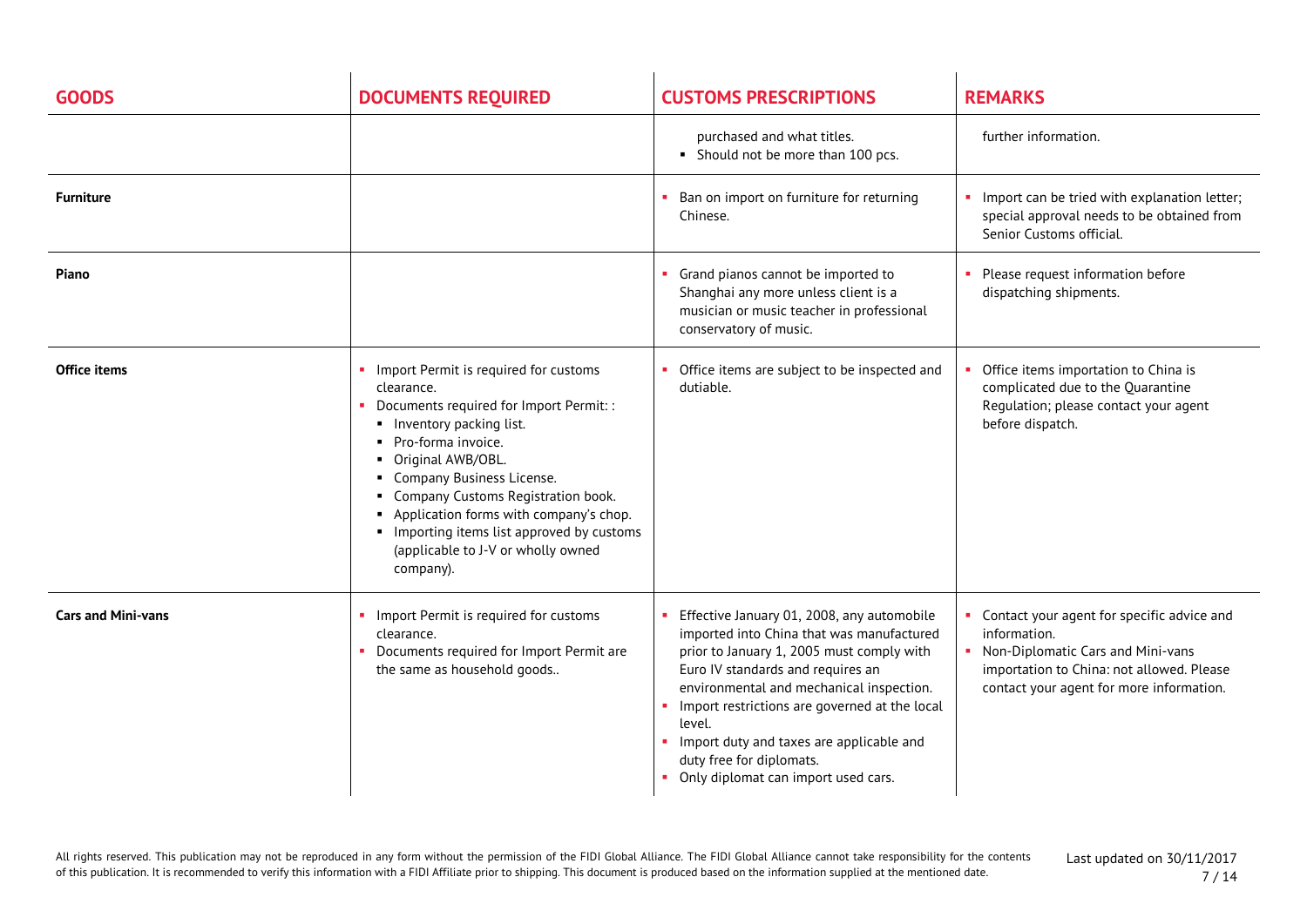| <b>GOODS</b> | <b>DOCUMENTS REQUIRED</b> | <b>CUSTOMS PRESCRIPTIONS</b>                                                                                                                                                                                                                                                                                                                                                                                                        | <b>REMARKS</b>                                                                                                                                                                                                                                                                                                                                                                                                                                                                                                                                                                                                                                                                                                                                                                                                                                                                                                                                                                                                                                                                                                                                                                                                                                                                                                                                                                                                                                                                                                                                                                                                                                                                                     |
|--------------|---------------------------|-------------------------------------------------------------------------------------------------------------------------------------------------------------------------------------------------------------------------------------------------------------------------------------------------------------------------------------------------------------------------------------------------------------------------------------|----------------------------------------------------------------------------------------------------------------------------------------------------------------------------------------------------------------------------------------------------------------------------------------------------------------------------------------------------------------------------------------------------------------------------------------------------------------------------------------------------------------------------------------------------------------------------------------------------------------------------------------------------------------------------------------------------------------------------------------------------------------------------------------------------------------------------------------------------------------------------------------------------------------------------------------------------------------------------------------------------------------------------------------------------------------------------------------------------------------------------------------------------------------------------------------------------------------------------------------------------------------------------------------------------------------------------------------------------------------------------------------------------------------------------------------------------------------------------------------------------------------------------------------------------------------------------------------------------------------------------------------------------------------------------------------------------|
| Food         |                           | • Must be dry goods in original/sealed<br>packaging, canned or vacuum packed.<br>• Cannot be fresh, dairy, eggs, honey,<br>unprocessed grains; seeds; nuts, live<br>plants/bulbs or any perishables (no live<br>animals or fresh milk).<br>Milk powder, chicken essence, beef or<br>chicken extract, meat products and/or meat<br>by-products are not allowed (this includes<br>all forms of pet food).<br>For Beijing: no alcohol. | Only a small quantity of acceptable<br>foodstuff for private consumption can be<br>sent within the following parameters, e.g.,<br>one small carton for an air shipment and<br>two-three small cartons for a sea shipment<br>(nothing by air to POE Chengdu).<br>• Food, essence or extract from eggs including<br>egg white, poultry and birds found in any of<br>the food items from the following 21<br>countries will be confiscated and destroyed.<br>Quarantine Division may add more countries<br>to the list if there is a spread of the bird flu:<br>• 1. Cambodia, 2. Chile, 3. Greece, 4. Hong<br>Kong, 5. Indonesia, 6. Italy, 7. Japan, 8.<br>Kazakhstan, 9. Laos, 10. Malaysia, 11.<br>Mongolia, 12. Pakistan, 13. North Korea,<br>14. South Korea, 15. Romania, 16. Russia,<br>17. South Africa, 18. Thailand, 19. Turkey,<br>20. USA, 21. Vietnam.<br>Shanghai Customs pulls all food items from<br>both Air and Sea shipments inbound to<br>China. While this is still not occurring on all<br>shipment to Shanghai, we recommend not<br>including food in Air or Sea shipments.<br>Other China locations: the inclusion of food<br>items remains a case-by-case event for other<br>areas of China with respect to Air and Sea<br>shipments.<br>• Customs duties/taxes are currently based on<br>10% of the declared value (maybe USD0.70<br>per chargeable kilo at some airports) subject<br>to customs discretion.<br>• Customs reserve the right to levy higher<br>duties/taxes on what is deemed as<br>commercial quantities.<br>Food items invite inspection by customs /<br>quarantine division and may delay the<br>clearance.<br>• Undesirable items will be confiscated / |

All rights reserved. This publication may not be reproduced in any form without the permission of the FIDI Global Alliance. The FIDI Global Alliance cannot take responsibility for the contents of this publication. It is recommended to verify this information with a FIDI Affiliate prior to shipping. This document is produced based on the information supplied at the mentioned date.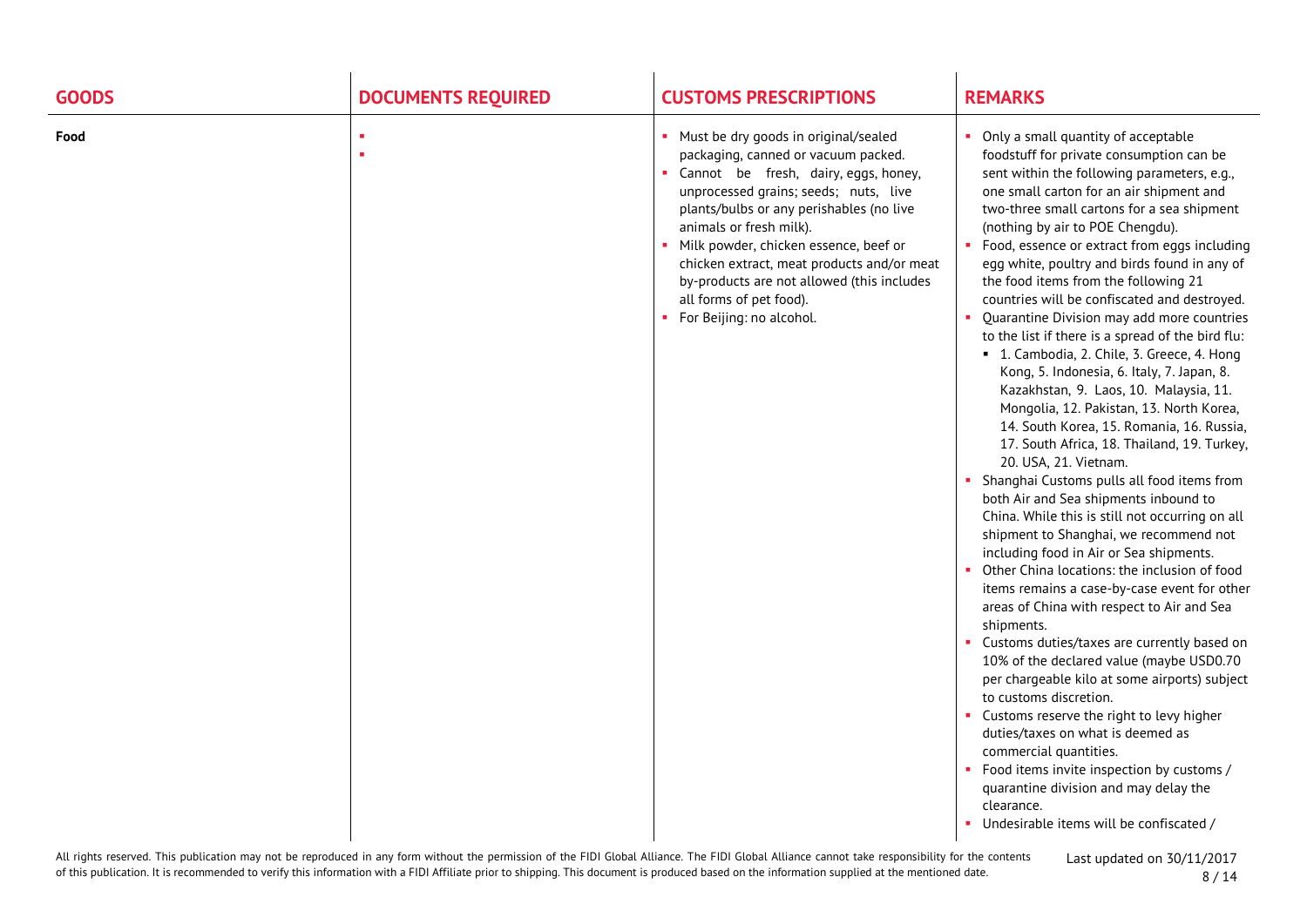| <b>GOODS</b>           | <b>DOCUMENTS REQUIRED</b>                                                                                                                                                              | <b>CUSTOMS PRESCRIPTIONS</b>                                                                                                                       | <b>REMARKS</b>                                                                                                                                                                                                                                                                                                                                                                                                |
|------------------------|----------------------------------------------------------------------------------------------------------------------------------------------------------------------------------------|----------------------------------------------------------------------------------------------------------------------------------------------------|---------------------------------------------------------------------------------------------------------------------------------------------------------------------------------------------------------------------------------------------------------------------------------------------------------------------------------------------------------------------------------------------------------------|
|                        |                                                                                                                                                                                        |                                                                                                                                                    | destroyed without any explanation or<br>refund. Entire shipment may be placed into<br>quarantine inside the customs bonded<br>warehouse for an indefinite period.<br>Additional charges incurred for the<br>quarantine, trucking etc., may amount up to<br>USD500.00 depending on the period and the<br>size of the shipment.                                                                                 |
| <b>Forbidden Items</b> |                                                                                                                                                                                        | • Weapons.<br>Imitation weapons.<br>• Ammunition.<br>Drugs.<br>• Pornographic and politically subversive<br>material.                              | • Import strictly forbidden.                                                                                                                                                                                                                                                                                                                                                                                  |
| Pets                   | Documents required are the same as<br>household goods if the pets are coming to<br>China by cargo.                                                                                     | Import restrictions are governed at the local<br>level.                                                                                            | Check with our destination agent for specific<br>advice and information.                                                                                                                                                                                                                                                                                                                                      |
| <b>Computers</b>       |                                                                                                                                                                                        |                                                                                                                                                    | PC's with encryption capabilities require<br>approval of software prior to importation.<br>• Import of normal PC's and laptops with<br>simple password software for e-mail,<br>windows, Microsoft outlook, etc. as part of a<br>HHG shipment would however not be a<br>problem.<br>• Please contact your agent for more details.                                                                              |
| <b>Alcohol</b>         | Must be clearly marked on the packing list<br>as wine/alcohol.<br>• Separate alcohol/wine list detailing the type<br>of alcohol, year of manufacture, alcohol<br>content and quantity. | Import restrictions are governed at the local<br>level and will vary from city to city.<br>• There are no restrictions on diplomatic<br>shipments. | At present, only Shanghai and Nanjing allow<br>the importation of alcohol via sea<br>shipments. Import duties, alcohol strength<br>and quantity restrictions will also be<br>applicable, and will vary from city to city.<br>This information may change with limited<br>notice, so please contact your destination<br>agent for specific advice and information.<br>Alcohol importation into other cities in |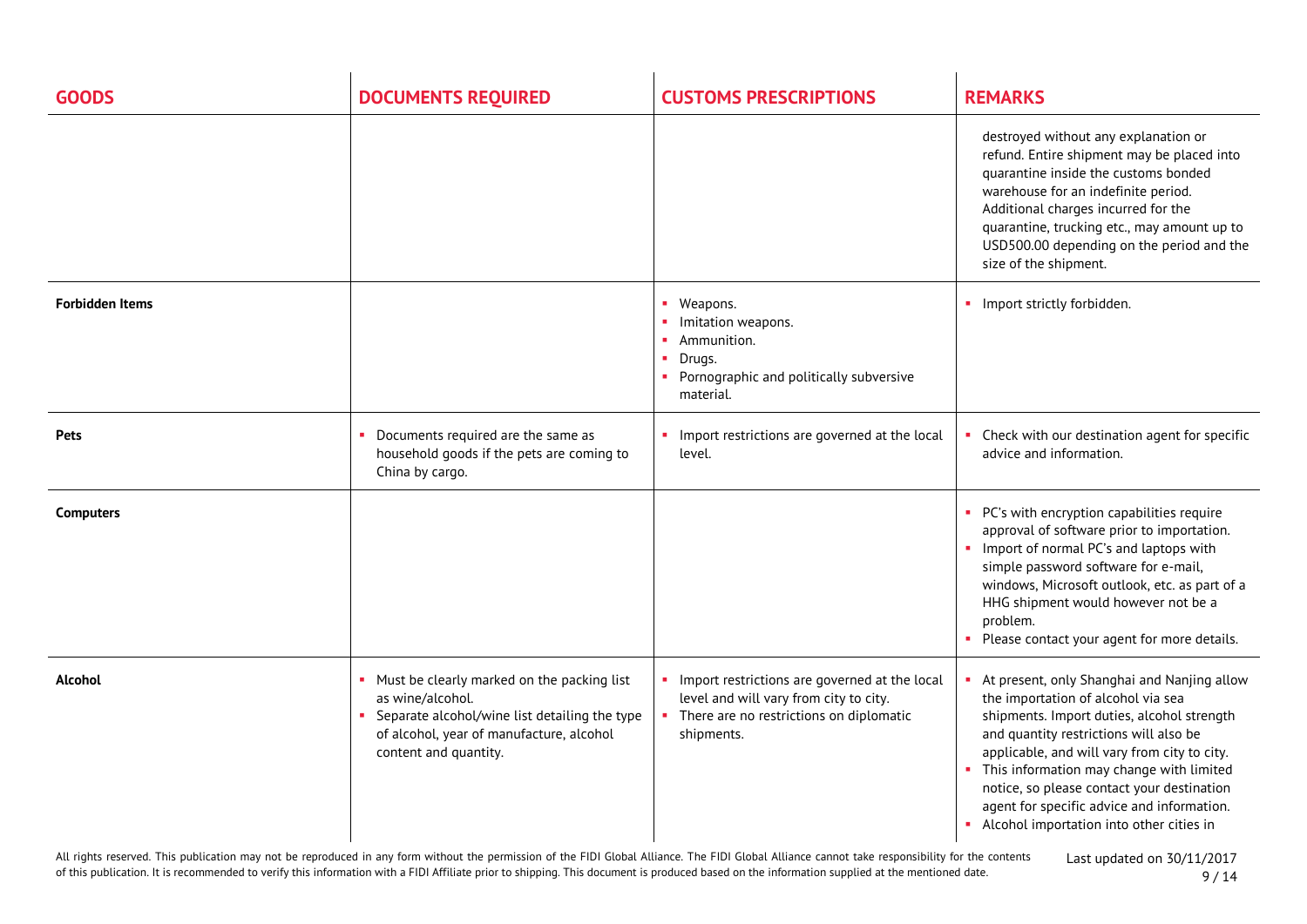| <b>GOODS</b>                     | <b>DOCUMENTS REQUIRED</b> | <b>CUSTOMS PRESCRIPTIONS</b>                                                                                                                                                                                                                                                                                                                                                                                                                                                                                                                                                                                                                                                                                                                                                                                                                                                                                                                                                                                                                                                                                                                                                                                                                                                         | <b>REMARKS</b>                                                                                                                                                                                                                                                                                                                                                                                                                                                                                                                                                                                                                                                                                       |
|----------------------------------|---------------------------|--------------------------------------------------------------------------------------------------------------------------------------------------------------------------------------------------------------------------------------------------------------------------------------------------------------------------------------------------------------------------------------------------------------------------------------------------------------------------------------------------------------------------------------------------------------------------------------------------------------------------------------------------------------------------------------------------------------------------------------------------------------------------------------------------------------------------------------------------------------------------------------------------------------------------------------------------------------------------------------------------------------------------------------------------------------------------------------------------------------------------------------------------------------------------------------------------------------------------------------------------------------------------------------|------------------------------------------------------------------------------------------------------------------------------------------------------------------------------------------------------------------------------------------------------------------------------------------------------------------------------------------------------------------------------------------------------------------------------------------------------------------------------------------------------------------------------------------------------------------------------------------------------------------------------------------------------------------------------------------------------|
|                                  |                           |                                                                                                                                                                                                                                                                                                                                                                                                                                                                                                                                                                                                                                                                                                                                                                                                                                                                                                                                                                                                                                                                                                                                                                                                                                                                                      | China is strictly prohibited.<br>• Alcohol import to Shenzhen is prohibited.                                                                                                                                                                                                                                                                                                                                                                                                                                                                                                                                                                                                                         |
| <b>Dutiable Items</b>            |                           | All electrical appliances, furniture, lighting<br>fixtures, foodstuffs, golf club, wine/alcohol<br>included in shipments of household &<br>personal effects are subject to import duty.                                                                                                                                                                                                                                                                                                                                                                                                                                                                                                                                                                                                                                                                                                                                                                                                                                                                                                                                                                                                                                                                                              |                                                                                                                                                                                                                                                                                                                                                                                                                                                                                                                                                                                                                                                                                                      |
| <b>Fumigation / Disinfection</b> |                           | Effective 5 August 2016, all shipments<br>leaving the USA to China (PRC) and South<br>Korea must be disinfected due to the risk of<br>the spread of the Zika virus.<br>Proof of disinfection must be provided at the<br>destination port. Disinfection can take<br>various physical or chemical forms including<br>fumigation, netting, traps, pest management<br>processes and spraying. For more<br>information: http://www.aqsiq.gov.cn/<br>The General Administration of Quality<br>Supervision, Inspection and Quarantine of<br>the People China requires that wooden<br>packaging material imported into China be<br>either heat treated or fumigated with methyl<br>bromide and properly marked.<br>The new measure follows ISPM-15<br>(International standards for Phytosanitary<br>Measures Publication 15) Guidelines for<br>Regulating Wood Packaging Material in<br>International Trade (aka NIFM-15) to<br>standardise the treatment of wood packing<br>materials used for the transport of goods.<br>The wood packing material must be marked<br>in a visible location on each article, on at<br>least two opposite sides of the article with a<br>legible and permanent mark in black ink.<br>Labels and adhesives are not allowed.<br>The mark should be as follows: | • WPM exempt from this regulation includes:<br>• Manufactured wood materials such as<br>plywood, particleboard, oriented strand<br>board and fibreboard.<br>• WPM consisting entirely of wood pieces<br>less than 6mm thick in all and any<br>dimensions, including sawdust, wood-<br>wool and paring etc.<br>• If you have questions, please contact agents<br>in China or consult the ISPM publication 15<br>at:<br>https://www.ippc.int/servlet/CDSServlet?statu<br>s= NDozNTlyNSZjdG5faW 5mb192aW<br>V3X3NpemU 9Y3RuX2luZm9fdmlld19mdW<br>xsJjY9ZW 4mMzM 9KiYzNz1rb3M~<br>Please contact your destination agent to<br>$\mathbf{r}_\mathrm{c}$<br>obtain more information on the<br>requirements. |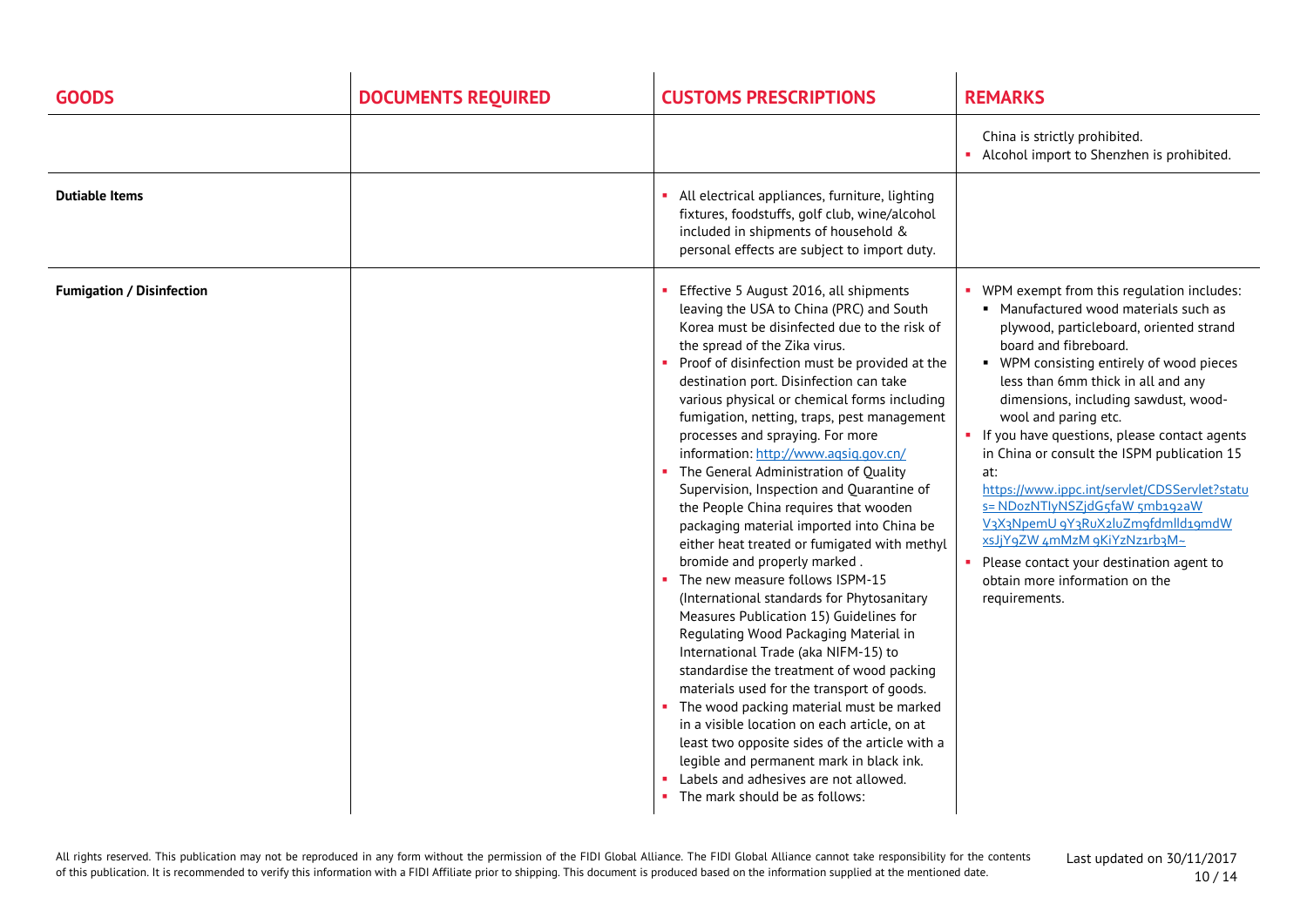| <b>GOODS</b>                               | <b>DOCUMENTS REQUIRED</b> | <b>CUSTOMS PRESCRIPTIONS</b>                                                                                                                                                                                                                                                                                                                                                                                                                                                                                                                                                                                                                                                                                                                                                                                                                                                | <b>REMARKS</b>                                                                                                                                                                                                                                                                                                                                                                                                                                                                                                                                                                                                                                                                                                                                                                                                                                              |
|--------------------------------------------|---------------------------|-----------------------------------------------------------------------------------------------------------------------------------------------------------------------------------------------------------------------------------------------------------------------------------------------------------------------------------------------------------------------------------------------------------------------------------------------------------------------------------------------------------------------------------------------------------------------------------------------------------------------------------------------------------------------------------------------------------------------------------------------------------------------------------------------------------------------------------------------------------------------------|-------------------------------------------------------------------------------------------------------------------------------------------------------------------------------------------------------------------------------------------------------------------------------------------------------------------------------------------------------------------------------------------------------------------------------------------------------------------------------------------------------------------------------------------------------------------------------------------------------------------------------------------------------------------------------------------------------------------------------------------------------------------------------------------------------------------------------------------------------------|
|                                            |                           | $XX - 000$<br>YY<br>Where XX is the country code, ooo the producer<br>number, YY the treatment type, and AAA the<br>inspection agency logo.                                                                                                                                                                                                                                                                                                                                                                                                                                                                                                                                                                                                                                                                                                                                 |                                                                                                                                                                                                                                                                                                                                                                                                                                                                                                                                                                                                                                                                                                                                                                                                                                                             |
| <b>Antiques</b>                            |                           |                                                                                                                                                                                                                                                                                                                                                                                                                                                                                                                                                                                                                                                                                                                                                                                                                                                                             | Any customers wishing to import in to China<br>items of Chinese origin that could fall under<br>the new regulations, must register them<br>with the authorities prior to customs release.<br>Anyone not doing so may have great<br>difficulty in later re-exporting these items<br>when they leave China.                                                                                                                                                                                                                                                                                                                                                                                                                                                                                                                                                   |
| Customs rules applicable for Shanghai only |                           | • All shipments entering China are subject to<br>customs duties.<br>All shipments are inspected by x-ray (at<br>minimum) by both customs and quarantine.<br>• Shippers cannot hide any restricted items<br>as these are usually found and can lead<br>to complications, delays and extra costs.<br>• Customs clearance is quite lengthy and<br>usually takes 10-15 working days.<br>• On arrival at Shanghai airport, upon first<br>entry or return to China, the shipper should<br>go through customs RED CHANNEL (located<br>after luggage carrousel) and declare their<br>unaccompanied luggage that will follow.<br>Customs will then counter-stamp the<br>"Declaration of Unaccompanied Luggage"<br>which is used to reduce part of the customs<br>duties owed on the shipment.<br>Packing lists need to be accurate and<br>complete as well as numbered sequentially. | • Foreign passport holders:<br>• Shippers need to possess a valid work<br>permit and a valid residence permit that<br>were issued for at least a FULL year in<br>order to import a sea- and most types of<br>air shipments. It is important when<br>applying for these permits to ensure they<br>be issued for at least a FULL year and,<br>wherever possible, we advise that<br>shippers apply for multi-year permits.<br>• Only four (4) bottles of alcohol are<br>permitted (two (2) are duty free and two<br>(2) are taxed) except for shipments come<br>from Hong Kong/Macau which allowed to<br>import (2) bottles. Shipper cannot import<br>more by paying more duties. A bottle is<br>defined as 75 CL maximum; hence a 1 L<br>bottle will be counted as two (2) bottles.<br>Starting 01 November, Shanghai has<br>joined a pilot programme for the |

All rights reserved. This publication may not be reproduced in any form without the permission of the FIDI Global Alliance. The FIDI Global Alliance cannot take responsibility for the contents of this publication. It is recommended to verify this information with a FIDI Affiliate prior to shipping. This document is produced based on the information supplied at the mentioned date.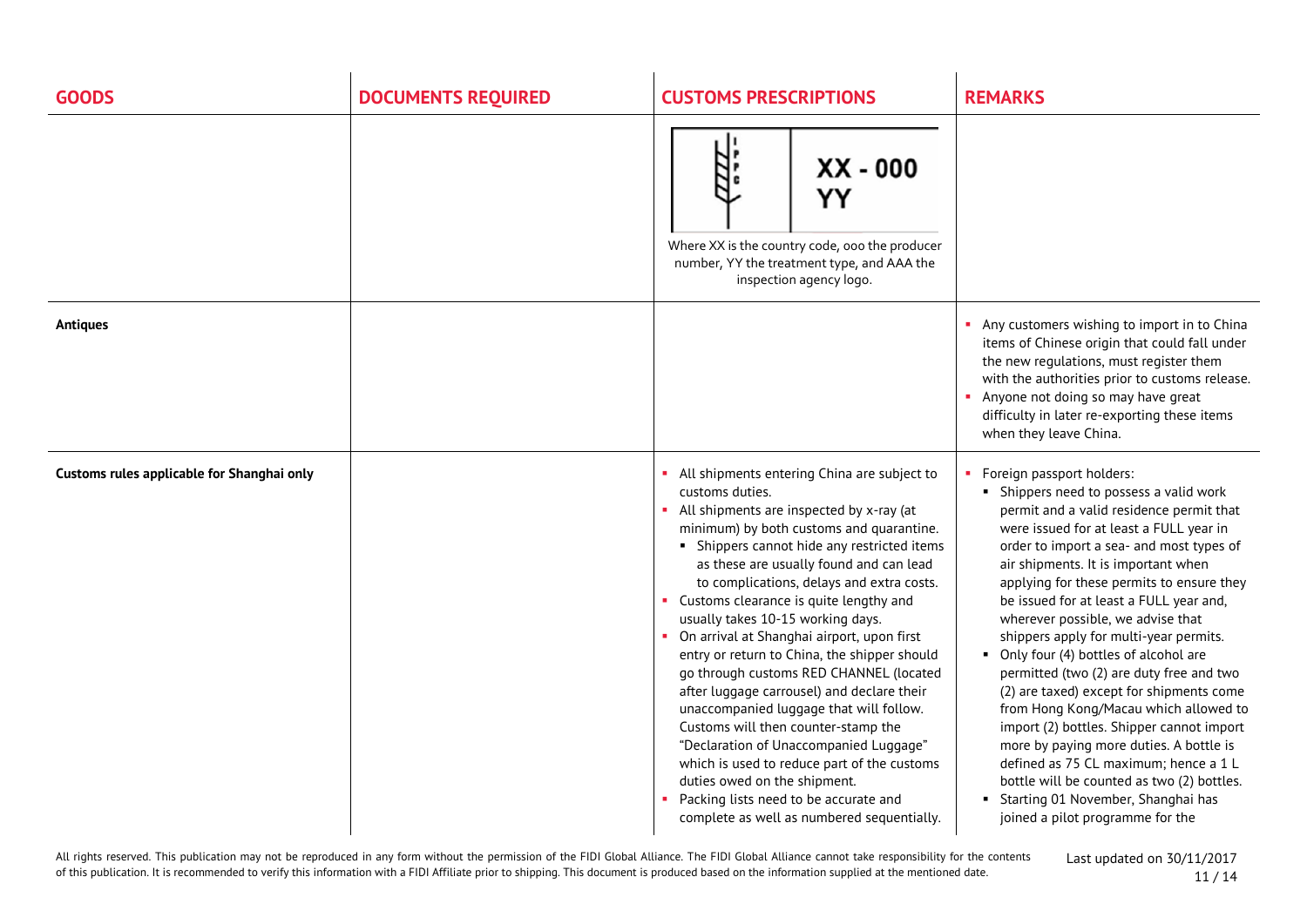| <b>GOODS</b> | <b>DOCUMENTS REQUIRED</b> | <b>CUSTOMS PRESCRIPTIONS</b>                                                                                                                                                                                                                                                                                                                                                                                                                                                                                                                                                                                                                                                                                                                                                                                                                                                                                                                                                                                                                                                                                                                                                                                                                                                                                                                                                                                                | <b>REMARKS</b>                                                                                                                                                                                                                                                                                                                                                                                                                                                                                                                                                                                                                                                                                                                                                                                                                                                                                                                                                                                                                                                                                                                                                                                                                                                                                                                                                                                                                                     |
|--------------|---------------------------|-----------------------------------------------------------------------------------------------------------------------------------------------------------------------------------------------------------------------------------------------------------------------------------------------------------------------------------------------------------------------------------------------------------------------------------------------------------------------------------------------------------------------------------------------------------------------------------------------------------------------------------------------------------------------------------------------------------------------------------------------------------------------------------------------------------------------------------------------------------------------------------------------------------------------------------------------------------------------------------------------------------------------------------------------------------------------------------------------------------------------------------------------------------------------------------------------------------------------------------------------------------------------------------------------------------------------------------------------------------------------------------------------------------------------------|----------------------------------------------------------------------------------------------------------------------------------------------------------------------------------------------------------------------------------------------------------------------------------------------------------------------------------------------------------------------------------------------------------------------------------------------------------------------------------------------------------------------------------------------------------------------------------------------------------------------------------------------------------------------------------------------------------------------------------------------------------------------------------------------------------------------------------------------------------------------------------------------------------------------------------------------------------------------------------------------------------------------------------------------------------------------------------------------------------------------------------------------------------------------------------------------------------------------------------------------------------------------------------------------------------------------------------------------------------------------------------------------------------------------------------------------------|
|              |                           | Groupage shipments are not allowed to be<br>imported.<br>Food is not recommended at all as<br>quarantine tends to be stricter and stricter.<br>All meat and meat by products as well as<br>grains and seeds are automatically<br>confiscated, as well as many products if<br>deemed inappropriate by quarantine<br>officials.<br>Non-diplomats cannot import vehicles into<br>China at present as import of second hand<br>vehicles is not permitted by law. Please note<br>that for customs, a new vehicle is considered<br>second hand if the title is in your name. It<br>may be possible for you to import a vehicle<br>on special order via a dealer but not<br>personally.<br>Air shipments and Less than Container Load<br>(LCL) shipments should not transit via any<br>other Chinese (air) port prior to their final<br>APOE. Otherwise, they will most likely be<br>sent back to their point of origin. This needs<br>to be taken under careful consideration<br>when booking a shipment as the forwarder<br>needs to understand this routing<br>requirement clearly and ensure it is<br>followed. It is not enough to check that the<br>airline has direct service to the final AOE but<br>one also needs to ensure that they<br>understand routing cannot be changed to<br>transshipment via another airport. Whilst<br>this is not an issue for commercial cargo,<br>this is not allowed for personal effects. | introduction of the "unified work permit".<br>This means that foreign staff previously<br>categorized as "experts" will now also be<br>issued work permits rather than expert<br>certificates. For customs purposes,<br>applicants should be issued permits valid<br>for a minimum of a FULL year. The<br>unified work permit will be issued in the<br>form of a RFID enabled card rather than<br>the previous passport-like form.<br>Chinese passport holders:<br>• Chinese passport holders need to have<br>resided outside China with no<br>interruption for at least one FULL<br>successive year prior to their import<br>application being granted.<br>• Chinese customs are typically stricter<br>with Chinese shippers than foreign<br>shippers. They usually require more<br>documents and impose a higher rate of<br>duties.<br>• Customs will usually automatically grant<br>import permits for Chinese citizens<br>having resided outside China for a FULL<br>year, but any volume above that limit is<br>subject to case by case authorization and<br>at their discretion.<br>• Only two (2) bottles of alcohol are<br>permitted (one (1) is duty free and one (1)<br>taxed). Shippers cannot import more by<br>paying more duties. A bottle is defined as<br>75 CL maximum; hence a 1 L bottle will<br>be counted as two (2) bottles.<br>Diplomats:<br>• Diplomatic missions process import<br>permits with customs. This is the only |
|              |                           |                                                                                                                                                                                                                                                                                                                                                                                                                                                                                                                                                                                                                                                                                                                                                                                                                                                                                                                                                                                                                                                                                                                                                                                                                                                                                                                                                                                                                             |                                                                                                                                                                                                                                                                                                                                                                                                                                                                                                                                                                                                                                                                                                                                                                                                                                                                                                                                                                                                                                                                                                                                                                                                                                                                                                                                                                                                                                                    |

All rights reserved. This publication may not be reproduced in any form without the permission of the FIDI Global Alliance. The FIDI Global Alliance cannot take responsibility for the contents of this publication. It is recommended to verify this information with a FIDI Affiliate prior to shipping. This document is produced based on the information supplied at the mentioned date.

Last updated on 30/11/2017 12 / 14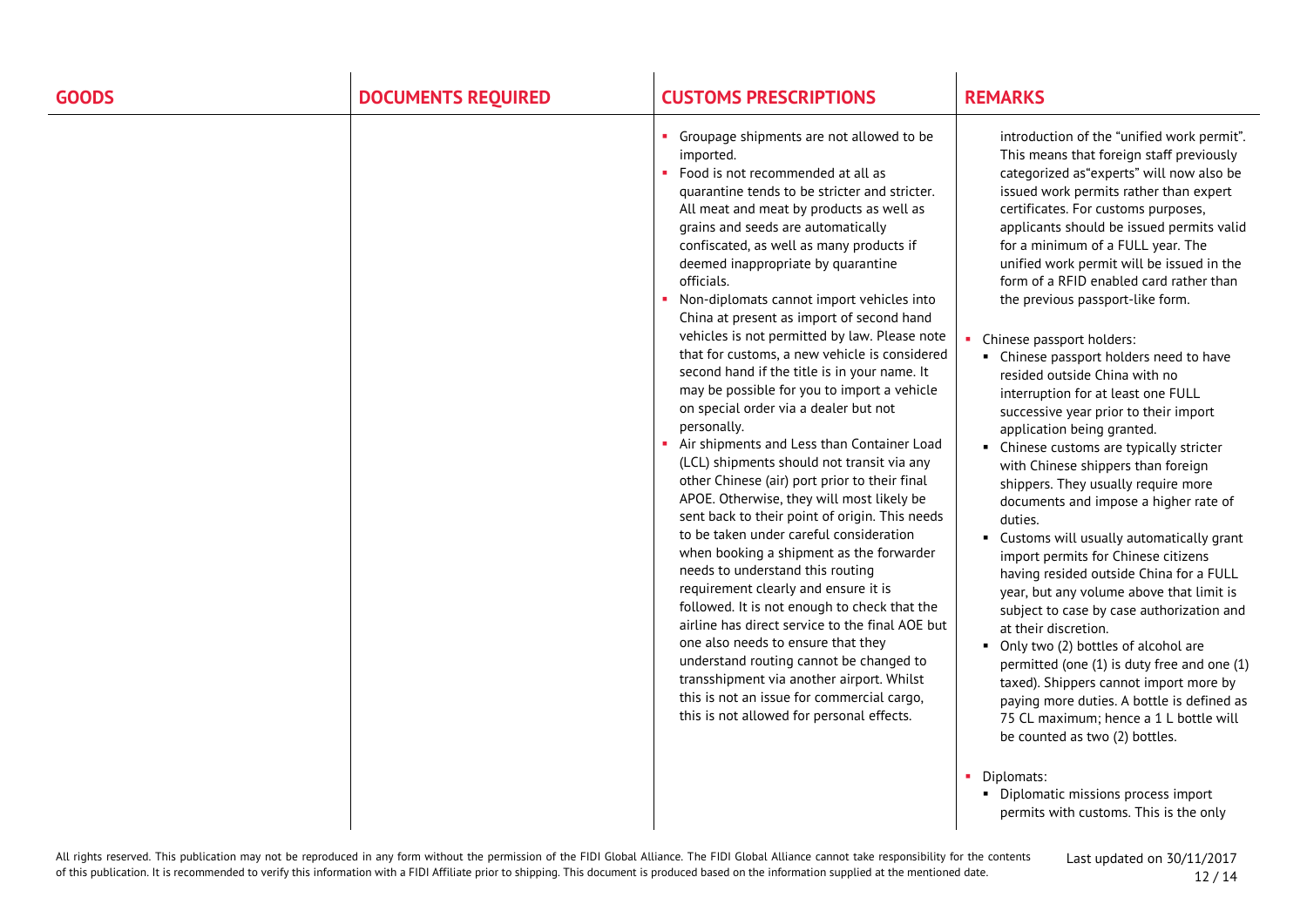| <b>GOODS</b> | <b>DOCUMENTS REQUIRED</b> | <b>CUSTOMS PRESCRIPTIONS</b> | <b>REMARKS</b>                                                                                                                                                                                                                                                                                                                                                                                                                                                                                                                                                                                                                                                                                                                                                                                                                           |
|--------------|---------------------------|------------------------------|------------------------------------------------------------------------------------------------------------------------------------------------------------------------------------------------------------------------------------------------------------------------------------------------------------------------------------------------------------------------------------------------------------------------------------------------------------------------------------------------------------------------------------------------------------------------------------------------------------------------------------------------------------------------------------------------------------------------------------------------------------------------------------------------------------------------------------------|
|              |                           |                              | type of shipment where the permit<br>application cannot be done by a broker.<br>The processing with quarantine and<br>customs is still done by a broker, but it is<br>important to note that the permit<br>application needs to be done by the<br>consulate for which the diplomat works.<br>As such, the consulate should be the<br>point of contact on what is acceptable or<br>not from a customs clearance point of<br>view.<br>• Diplomats are currently restricted to<br>import one motor vehicle per person. This<br>includes motorbikes. Please note in<br>addition, that whilst motorbikes may be<br>cleared with the appropriate<br>documentation, it has been reported that<br>registration, even for diplomats, may not<br>currently be possible. We advise shippers<br>to ask their embassy for advice on these<br>matters. |